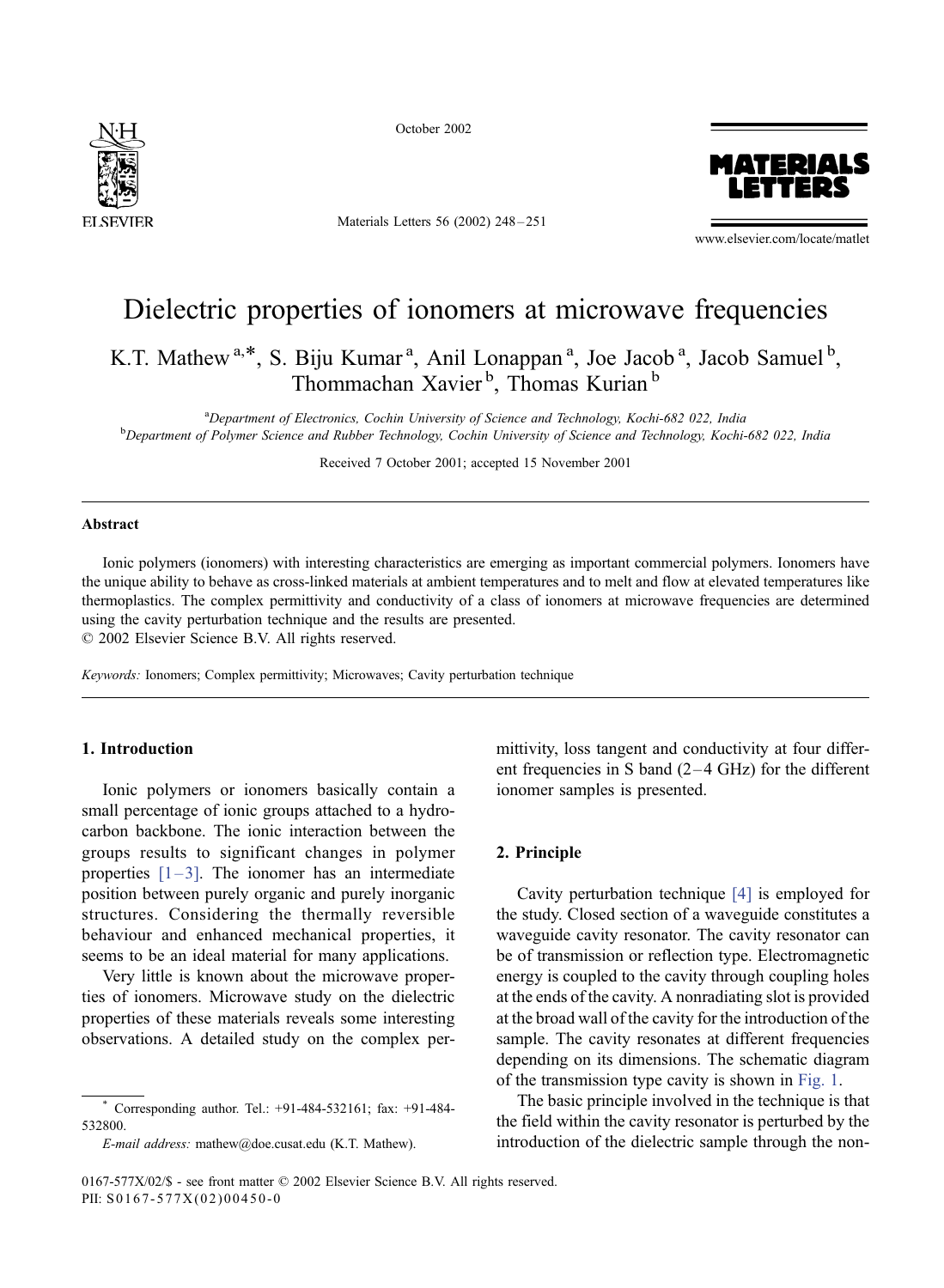<span id="page-1-0"></span>

Fig. 1. Schematic diagram of the cavity resonator.

radiating slot. The resonant frequency and the quality factor of the cavity get shifted by the perturbation. The shift in the frequency is a measure of dielectric constant and that in quality factor gives the loss factor. The conductivity of the sample can be found out from the loss factor.

### 3. Sample preparation

Samples were prepared by sulphonation of highstyrene resin (HSR) using the sulphonating agent, acetyl sulphate, generated in situ, from acetic anhydride and concentrated sulphuric acid. The HSR sulphonic acid produced was neutralised by a solution of zinc acetate in methanol. The zinc-sulphonated HSR was washed several times with water and then it was vacuum-dried at 50  $\degree$ C. This ionic polymer is hereafter represented as  $xy$  ZnS-HSR, where  $xy$  shows the

number of milliequivalents of sulphonic acid per 100 g of HSR. Five samples were considered, they are  $I_0$ ,  $I_{10}$ ,  $I_{20}$ ,  $I_{30}$  and  $I_{40}$ . I<sub>0</sub> represents the pure HSR.  $I_{10}$ ,  $I_{20}$ ,  $I_{30}$  and  $I_{40}$  indicate 10.6, 20.4, 34.38 and 42.7 milliequivalents of sulphonate per 100 g of HSR. Quantity of sulphonate is analysed using X-ray fluorescence (XRF) method.

#### 4. Experimental set-up

The experimental set-up consists of a transmission type S-band rectangular cavity resonator, HP 8714 ET network analyser and an interfacing computer as shown in Fig. 2. The cavity resonator is excited in the  $TE_{10p}$ mode. A typical resonant frequency spectrum of the cavity resonator is shown in [Fig. 3.](#page-2-0) Initially, the resonant frequency  $f_0$  and the corresponding quality factor  $Q_0$  of each resonant peak of the empty cavity are



Fig. 2. Experimental set-up.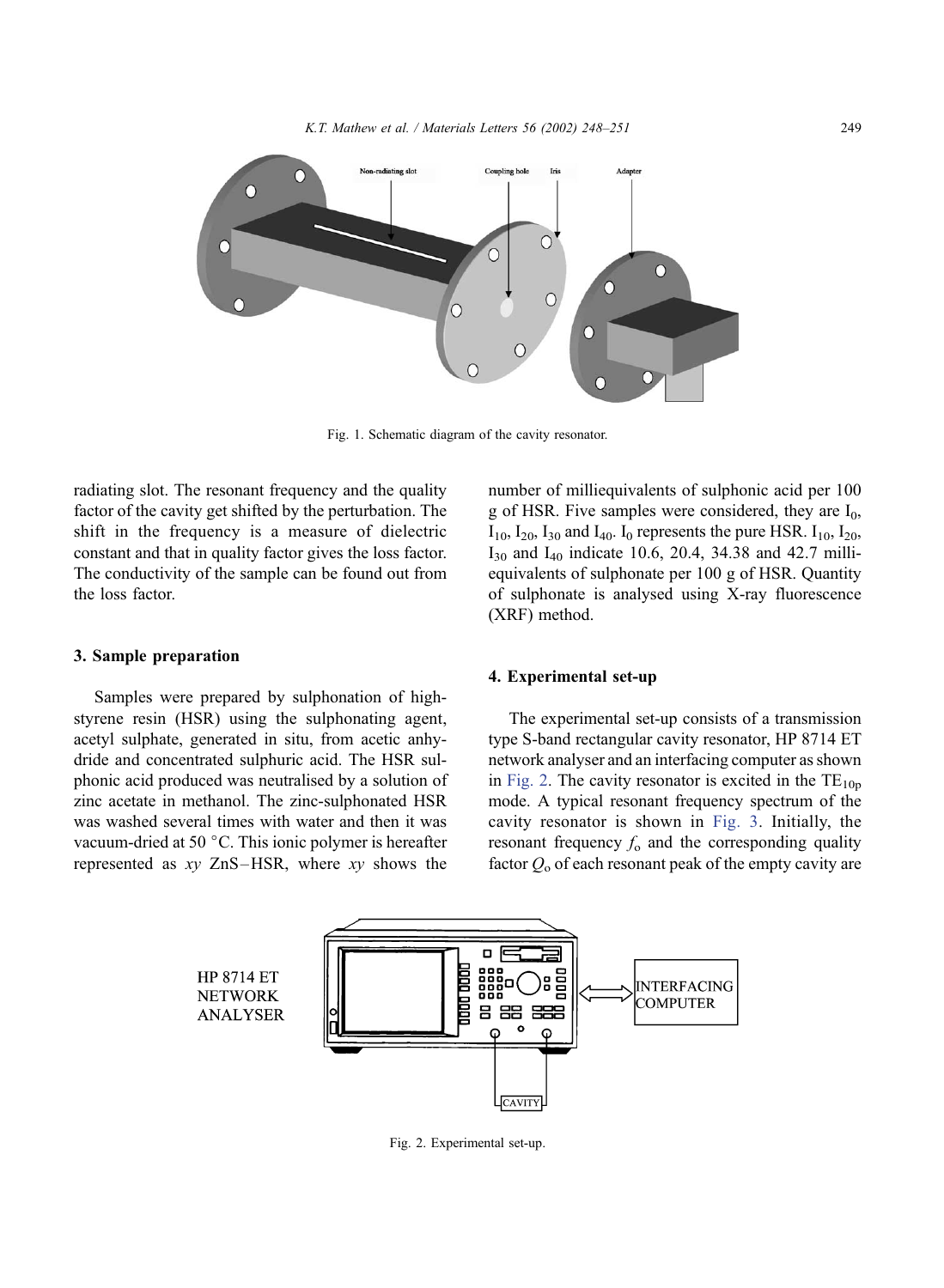<span id="page-2-0"></span>

Fig. 3. Resonant frequency spectrum of cavity resonator.

determined. Samples prepared in the form of thin strip are introduced into the cavity resonator through the nonradiating slot. One of the resonant frequencies of the loaded cavity is selected and the position of the

Dielectric properties of ionomer samples at different

sample is adjusted for maximum perturbation (i.e. maximum shift of resonant frequency with minimum amplitude for the peak). The new resonant frequency  $f_s$ and 3-dB bandwidth and hence, the quality factor  $Q_s$ are determined. The procedure is repeated for other resonant frequencies.

| Frequency (GHz) | Sample   | $\varepsilon_{\rm r}^{\prime}$ -1 | $\varepsilon_{\rm r}''$ |
|-----------------|----------|-----------------------------------|-------------------------|
| 2.246           | $I_0$    | 1.426                             | 0.0026                  |
|                 | $I_{10}$ | 0.347                             | 0.0281                  |
|                 | $I_{20}$ | 1.465                             | 0.0576                  |
|                 | $I_{30}$ | 1.718                             | 0.0594                  |
|                 | $I_{40}$ | 1.853                             | 0.1281                  |
| 2.438           | $I_0$    | 1.393                             | 0.0084                  |
|                 | $I_{10}$ | 1.533                             | 0.0369                  |
|                 | $I_{20}$ | 1.623                             | 0.0624                  |
|                 | $I_{30}$ | 1.732                             | 0.0694                  |
|                 | $I_{40}$ | 1.889                             | 0.0980                  |
| 2.683           | $I_0$    | 1.427                             | 0.0129                  |
|                 | $I_{10}$ | 1.689                             | 0.0394                  |
|                 | $I_{20}$ | 1.620                             | 0.0657                  |
|                 | $I_{30}$ | 1.747                             | 0.0704                  |
|                 | $I_{40}$ | 1.891                             | 0.1007                  |
| 2.970           | $I_0$    | 1.378                             | 0.0084                  |
|                 | $I_{10}$ | 1.538                             | 0.0384                  |
|                 | $I_{20}$ | 1.582                             | 0.0637                  |
|                 | $I_{30}$ | 1.718                             | 0.0714                  |
|                 | $I_{40}$ | 1.875                             | 0.0962                  |



Fig. 4. Variation of conductivity of ionomers with frequency.

Table 1